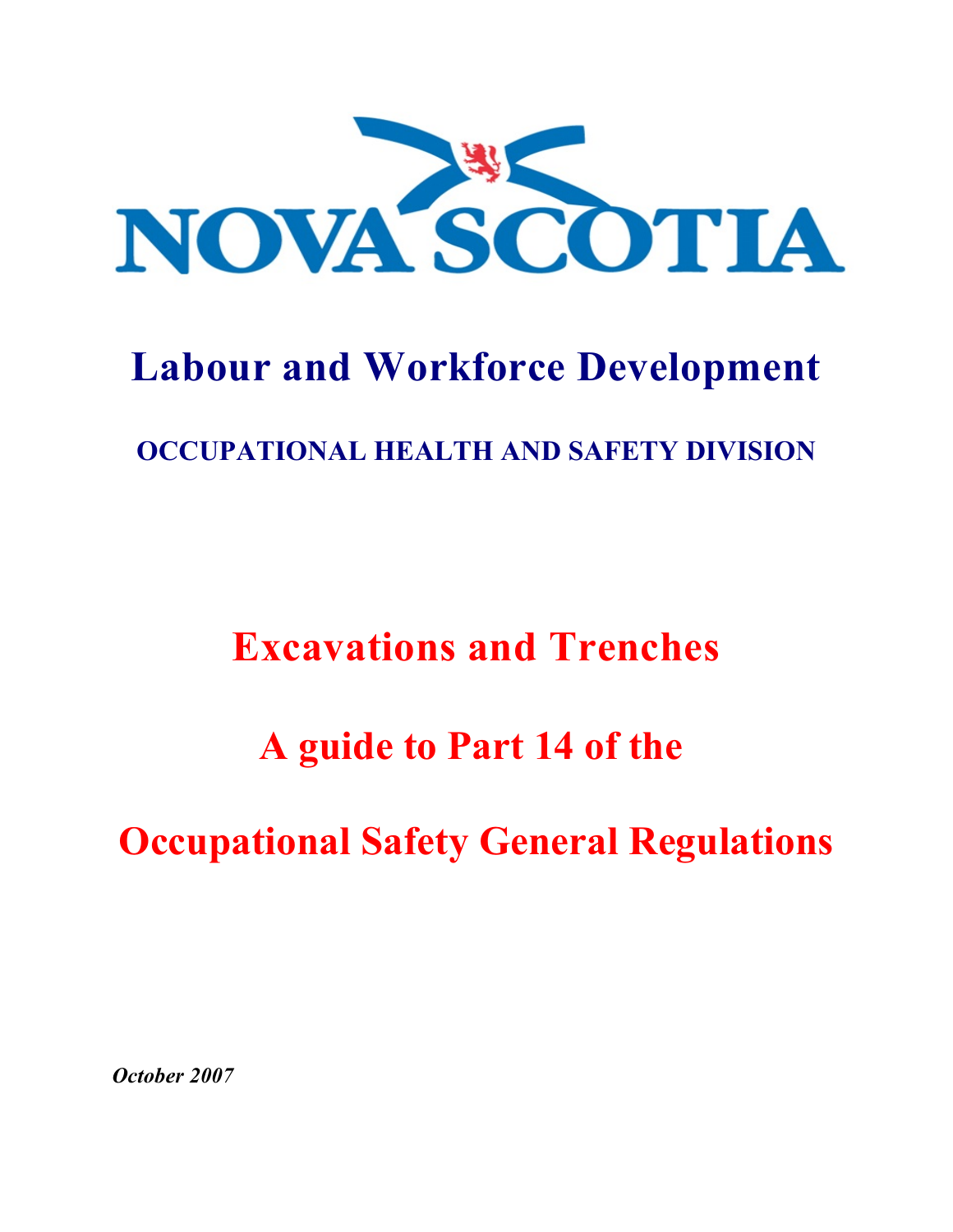#### A GUIDE TO PART 14 – EXCAVATIONS AND TRENCHES - of the OCCUPATIONAL SAFETY GENERAL REGULATIONS

The information contained in this publication is a guide only and should be read with the *Occupational Safety General Regulations* for specific requirements. The Regulations are available through our web site at<http://www.gov.ns.ca/lwd/healthandsafety/pubs.asp>or copies may be requested by calling the Information Specialist at 902-424-5400 or toll-free 1-800-952- 2687. For your reference and convenience the section of the Regulation has been included where possible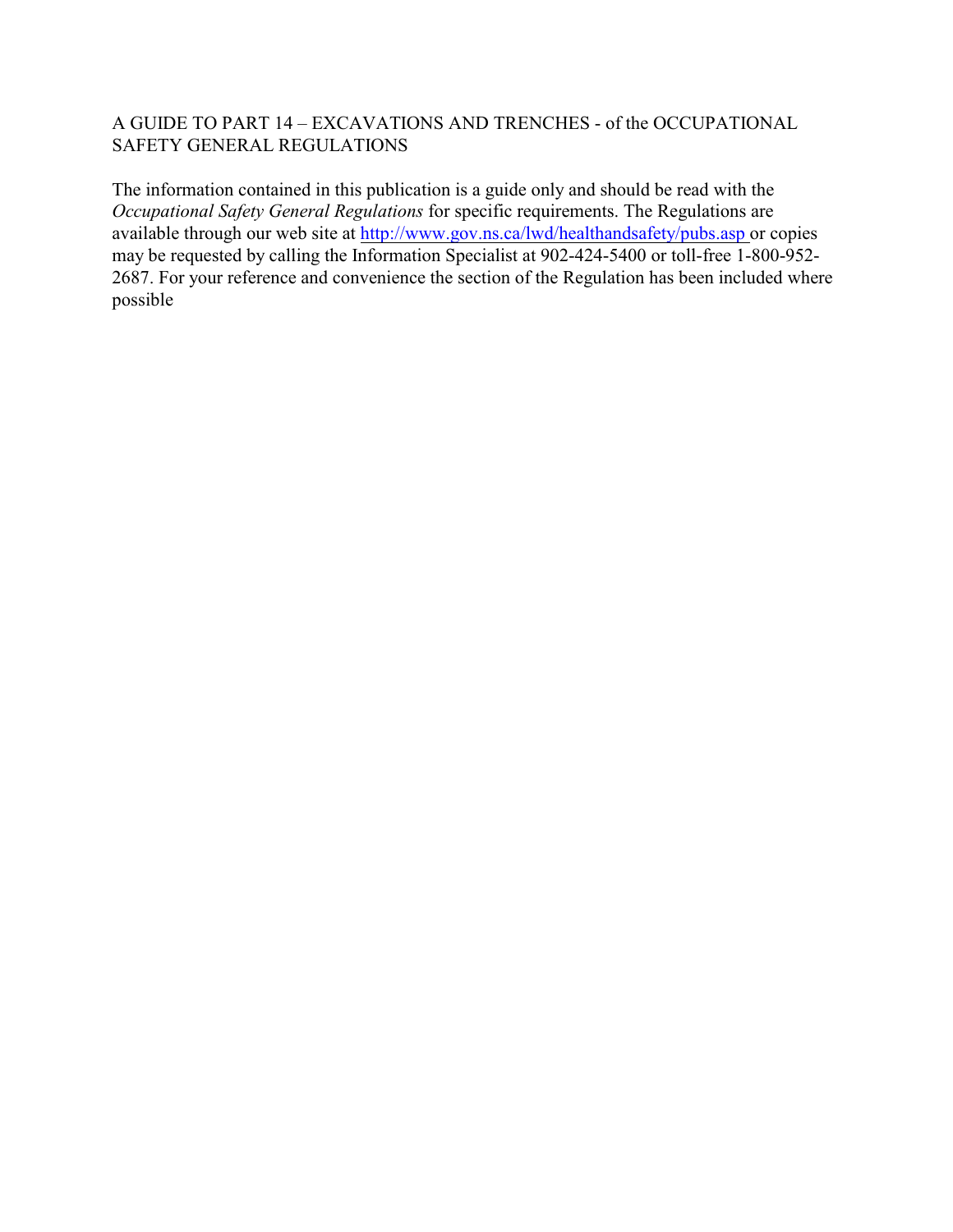#### **Part 14-Excavations and Trenches (sections 166-173)**

#### **When is a trench cage required?**

If a person enters a trench with a wall greater than  $1.2m(1.2m \approx 4ft)$  deep, that wall must be supported by shoring, bracing or a trench cage.

The exception is when the trench is:

- $\triangleright$  Cut in sound and stable rock
- $\geq$  Sloped to within 1.2m of the bottom of the trench

Note if the trench is more than 1.2 m deep, the employer must ensure that either the trench is sloped at a 45 degree angle from the horizontal or has a trench cage installed. If the trench is cut in sandy soil or if the material is wet, the angle slope should be shallower as sandy and wet soils collapse very easily.

#### **I am working in a rock cut trench. What precautions should I take to prevent debris from falling on me?**

If the walls or crests of a trench are cut in rock, the employer must ensure that rock bolts, wire mesh, or equivalent protection supports the walls.

#### **I am operating a mobile crane beside an trench. What precautions do I need to take?**

If mobile equipment is used near the edge of a trench, the employer must ensure that any shoring, bracing or caging for the trench is adequate to support the increased load.

#### **I am working in a trench and concerned about a nearby utility pole becoming unstable. What precautions need to be taken?**

The employer must ensure that a utility pole, building or other structure is provided support or removed if it can become unstable due to trenching activity.

#### **The ladder in the trench I am working in reaches ground level only. Is this acceptable?**

No. A person cannot enter a trench  $1.2m (1.2m \approx 4ft)$  or more in depth, unless a ladder extends at least 1m ( $1m \approx 3$ ft) above the trench.

#### **Where can I pile excavated material?**

Excavated material must be at least 1m away from the edge of a trench, unless an engineer certifies a shorter distance.

#### **How much water is permitted in a trench?**

The employer must ensure water is not a hazard to anyone working in the trench. Examples of hazards due to water in the trench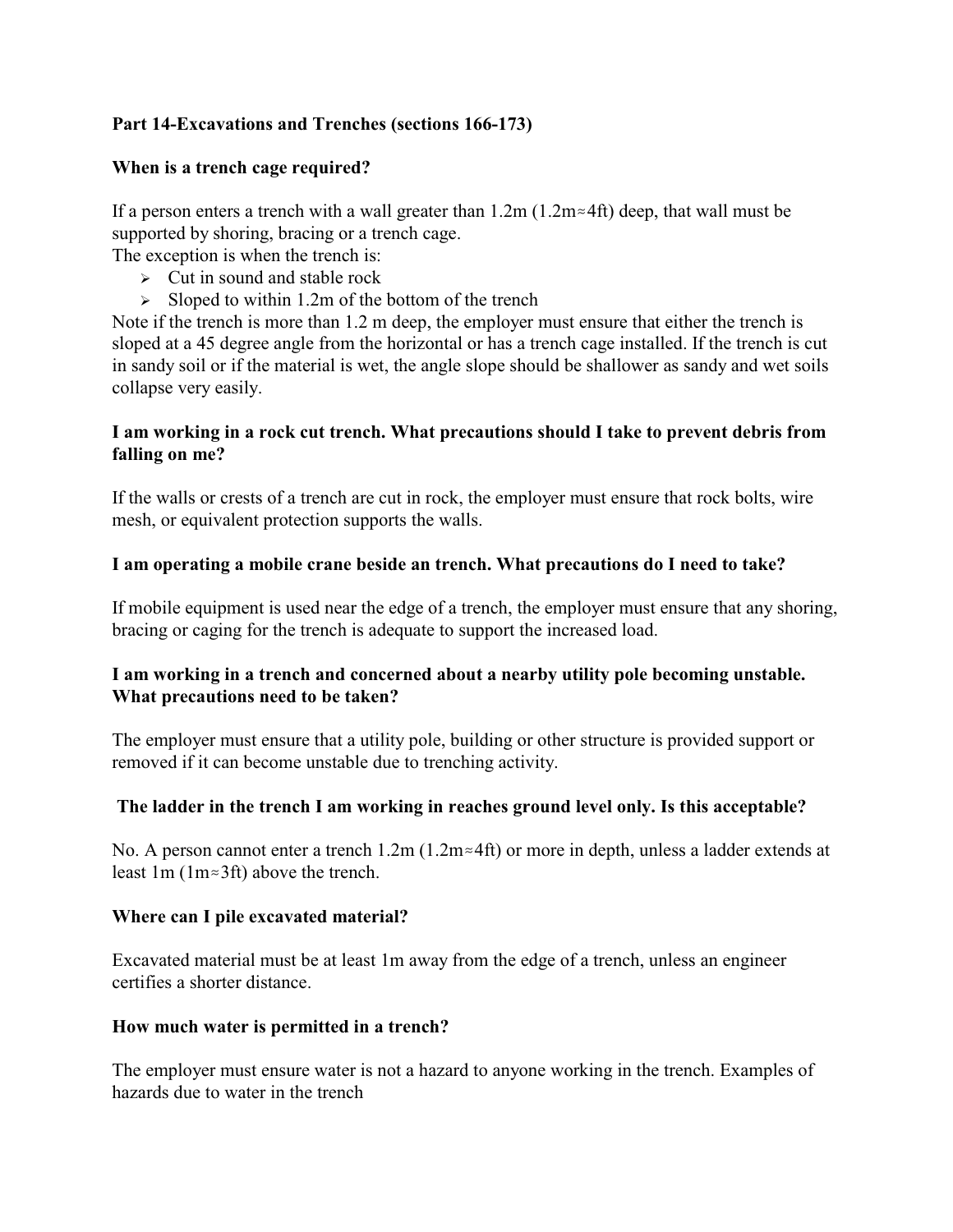- $\triangleright$  Electrical equipment in the trench
- $\triangleright$  Weakening of the soil and support walls

#### **I am concerned the trench I will be working in is an oxygen rich atmosphere. What precautions need to be taken?**

Before a person enters a trench, if they can be exposed to a hazardous substance or to an oxygen rich atmosphere in the trench, the employer must ensure:

- $\triangleright$  Testing is performed to determine the concentration of oxygen and any hazardous gas
- $\triangleright$  Adequate precautions are taken to reduce the risk of injury to that person.

#### **Can I store hazardous substances in a trench?**

No, hazardous substances cannot be stored in a trench.

#### **Does fencing need to be set up around an excavation?**

All temporary excavations greater than 1.2m in depth  $(1.2m \approx 4ft)$  require fences, guards or barricades that can prevent a person from falling into the excavation.

#### **Does a trench cage design have to be certified by an engineer?**

Yes, an engineer must certify the design of the cage and include information on:

- $\triangleright$  The depth at which the trench cage can be used; and
- $\triangleright$  The manner in which the trench cage is to be installed, used, maintained and dismantled

A nameplate has to be permanently attached to the cage. The nameplate must be in a location visible for inspection, and identify the engineer that certified the design of the trench cage and the depth at which the cage may be used.

#### **Can I alter a trench cage?**

If a trench cage has been changed in any way that may affect the structural integrity of the cage, it must be certified by an engineer.

#### **Does a trench cage have to rest on the ground?**

The cage should rest as close as possible to the bottom of the trench. In no case can the cage rest above the bottom of the trench more than the design maximum height, or 900mm, whichever is less. (900mm 3ft).